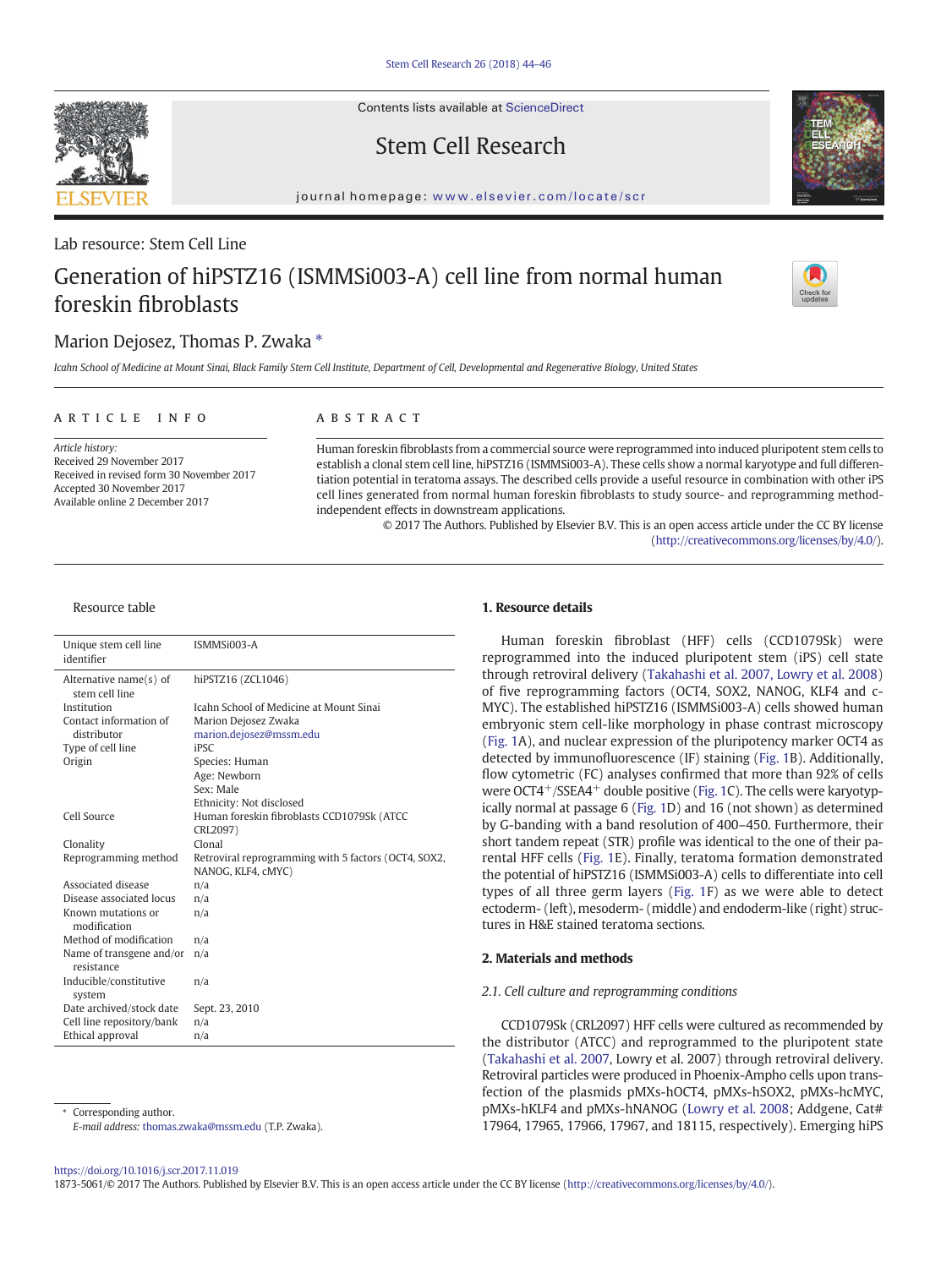<span id="page-1-0"></span>

Fig. 1. Characterization of hiPSC line hiPSTZ16 (ISMMSi003-A).

#### Table 1

### Characterization and validation details.

| Category        | Test                            | Result                                                                                                                      | Data      |
|-----------------|---------------------------------|-----------------------------------------------------------------------------------------------------------------------------|-----------|
| Phenotype       | Morphology                      | Colonies show ES cell-like morphology in phase contrast microscopy.                                                         | Fig. 1A   |
|                 | Immunocytochemistry             | Pluripotency marker OCT4 is expressed and shows nuclear localization.                                                       | Fig. $1B$ |
|                 | Flow cytometry                  | 92.4% of cells are positive for OCT4 and SSEA4.                                                                             | Fig. $1C$ |
|                 | RT-PCR                          | n/a                                                                                                                         | n/a       |
| Genotype        | Karyotype                       | G-banding at a resolution of 400–450 shows normal male karyotype (46XY).                                                    | Fig. 1D   |
|                 | (G-banding)                     |                                                                                                                             |           |
|                 | Blood group                     | n/a                                                                                                                         | n/a       |
|                 | genotyping                      |                                                                                                                             |           |
|                 | HLA tissue typing               | n/a                                                                                                                         | n/a       |
|                 | Sequencing                      | n/a                                                                                                                         | n/a       |
|                 | Southern Blot                   | n/a                                                                                                                         | n/a       |
|                 | <b>WGS</b>                      | n/a                                                                                                                         | n/a       |
| Identity        | STR analysis                    | 9/9 sites matched                                                                                                           | Fig. 1E   |
|                 | Microsatellite PCR              | n/a                                                                                                                         | n/a       |
| Microbiology    | Mycoplasma spp.                 | RT-PCR (h-IMPACT-III, Radil/Idexx) is negative for Mycoplasma spp.                                                          | With      |
|                 |                                 |                                                                                                                             | authors   |
|                 | Virus screen                    | RT-PCR (h-IMPACT-III, Radil/Idexx) is negative for all viruses tested including HIV 1, HIV2, Hepatitis A, B, C, and Hantaan | With      |
|                 |                                 | viruses (Hantaan, Seoul, Sin Nombre)                                                                                        | authors   |
| Differentiation | 3 germ layer<br>differentiation | Teratoma shows endoderm-, mesoderm- and ectoderm-like structures in histological sections.                                  | Fig. 1F   |